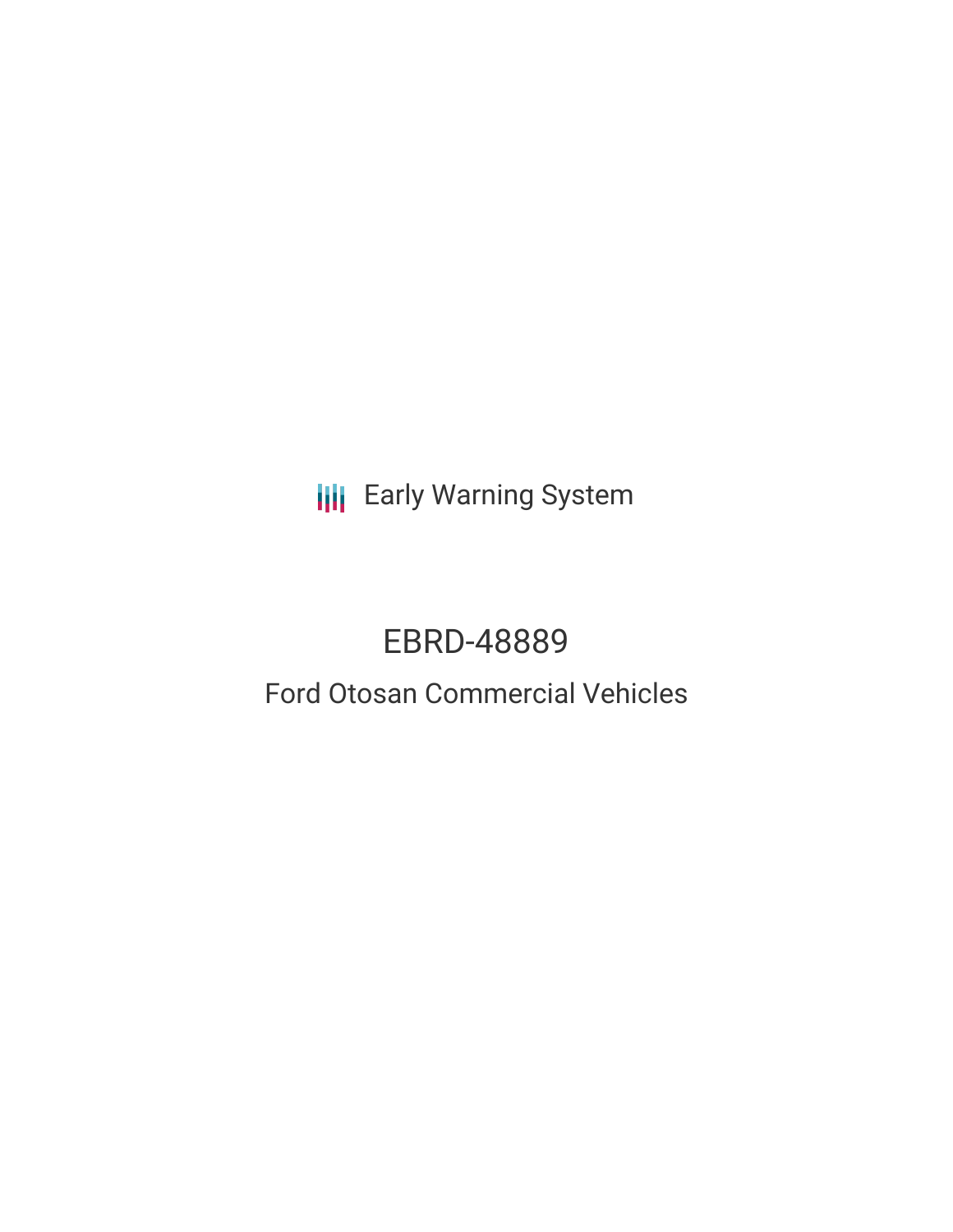

## **Quick Facts**

| <b>Countries</b>               | Turkey                                                  |
|--------------------------------|---------------------------------------------------------|
| <b>Financial Institutions</b>  | European Bank for Reconstruction and Development (EBRD) |
| <b>Status</b>                  | Approved                                                |
| <b>Bank Risk Rating</b>        | B                                                       |
| <b>Voting Date</b>             | 2017-03-22                                              |
| <b>Borrower</b>                | Ford Otomotiv Sanayi A.S.                               |
| <b>Sectors</b>                 | Industry and Trade                                      |
| <b>Investment Type(s)</b>      | Loan                                                    |
| <b>Investment Amount (USD)</b> | \$163.00 million                                        |
| <b>Project Cost (USD)</b>      | \$479.00 million                                        |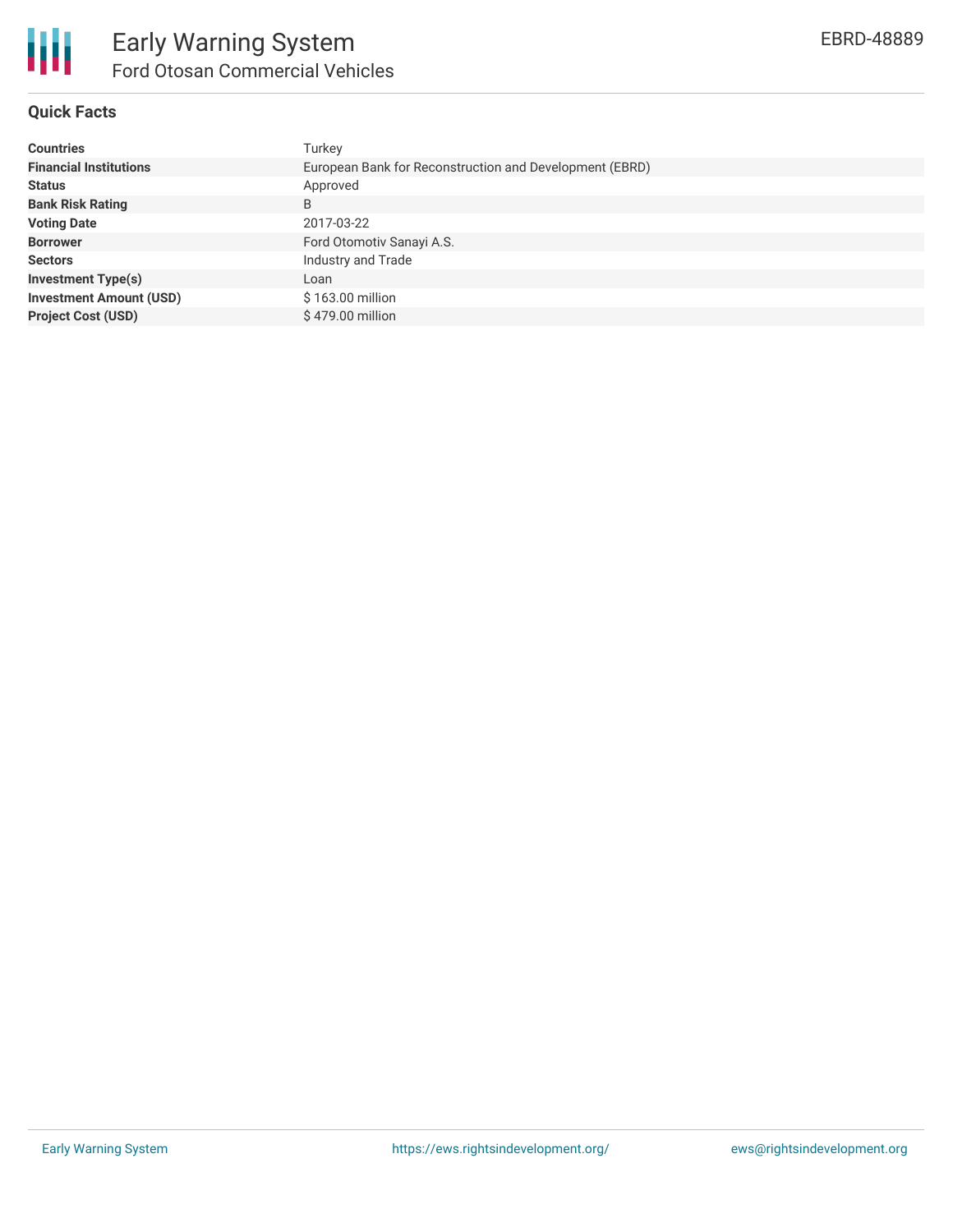

## **Project Description**

This project will provide a EUR150 million long-term loan to Ford Otomotiv Sanayi A.S. to finance the investment programme for the upgrade of Ford Otosan's Transit commercial vehicles as part of its medium term investment programme at its plant in Kocaeli, Turkey.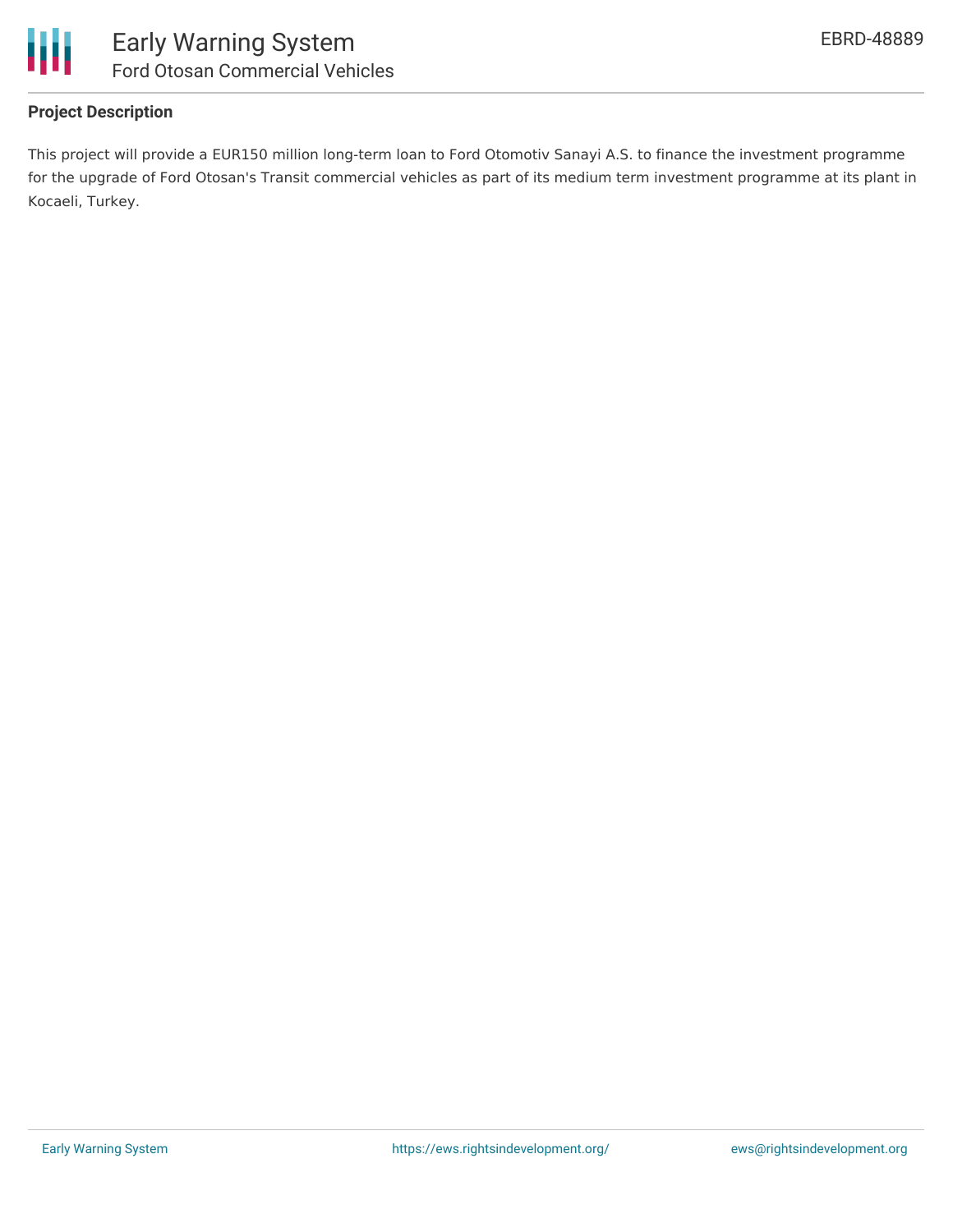#### **Investment Description**

European Bank for Reconstruction and Development (EBRD)

FORD OTOMOTIV SANAYI A.S. is incorporated in Turkey for the manufacturing and selling of motor vehicles and parts. The company operates as a joint venture between Ford Motor Company and Koc Holding, with 41 per cent equity stake each; the rest of the shares are listed on Borsa Istanbul.

Koc Holding is the leading industrial conglomerate in Turkey primarily focusing on the energy, automotive, consumer durable goods and finance industries.

Ford Motor Company is one of the leading automotive manufacturers and distributors in the world that selling vehicles across six continents.